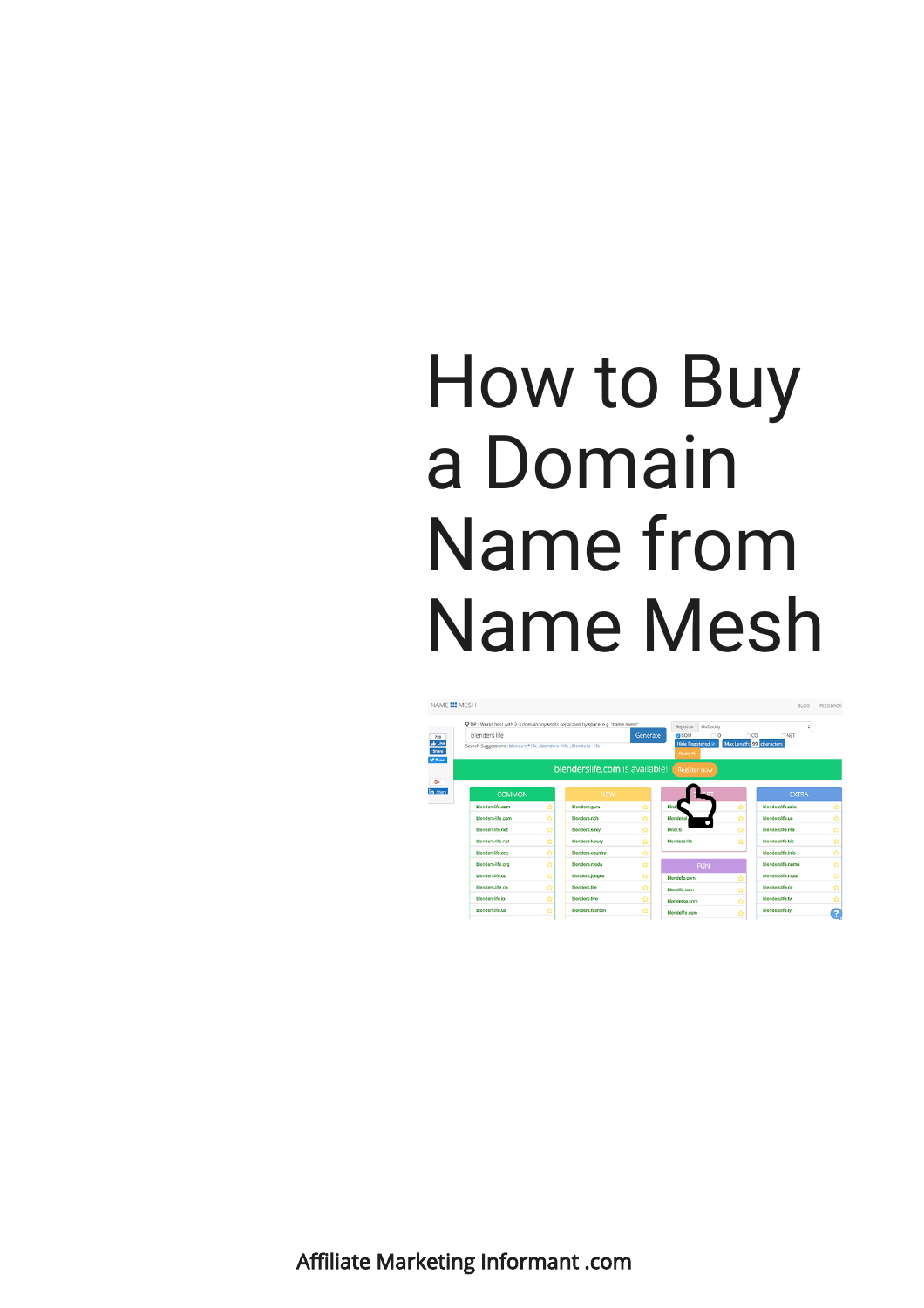If you want to have a website, you will need to [buy a domain name.](http://www.affiliatemarketinginformant.com/how-to-buy-a-website-domain-name/)

A website builder, domain name and hosting are the 3 main functional components that contribute to your overall affiliate marketing website design. Although there are many companies you can purchase domain names from, this guide will explain how to buy a domain name from Name Mesh.

But before you buy, you should know that the first step is to research a good name.

You want to find the right name for your business. The permanent name for your website that you can live with, forever. You want to avoid making mistakes that could cost you more money than you need to spend.

Recommended read: Before you make a purchase, learn how to do proper research for a good domain name with the [how to buy a website domain name](http://www.affiliatemarketinginformant.com/how-to-buy-a-website-domain-name/) guide. This step by step guide will teach you how the website domain buying process works, what you need to know before you decide on that permanent name for your website and what costly mistakes to avoid.

Once you have done your research, the second step is to buy the domain name.

You need to know what is available for you to buy because , you will need to buy it from a specific company referred to as a domain name registrar. The third step is to buy website hosting which can be also be purchased from most domain name registrars.

## Name Mesh is Not a Domain Registrar

You should understand that Name Mesh is just a domain name generator. It is not an actual domain name registrar. Name Mesh just gives you ideas. They don't actually manage your website domains for you.

So, you use Name Mesh for your research and discovery. But you do not actually buy your the domain name from namemesh.com. You buy your website domain from one of the 7 domain registrars that Name Mesh is connected to.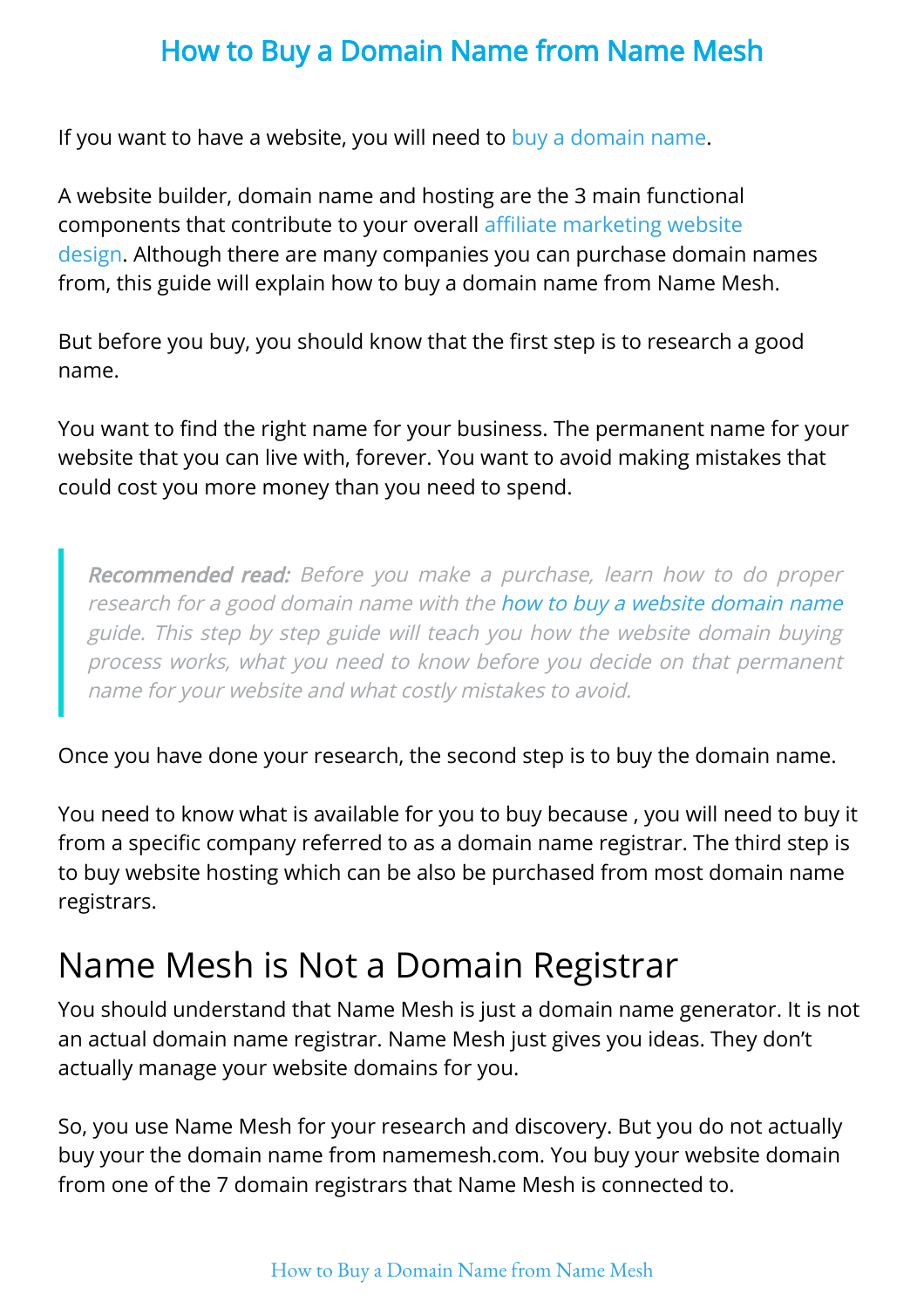You will choose the registrar to purchase from and then be taken to their website to complete your purchase.

So with this in mind…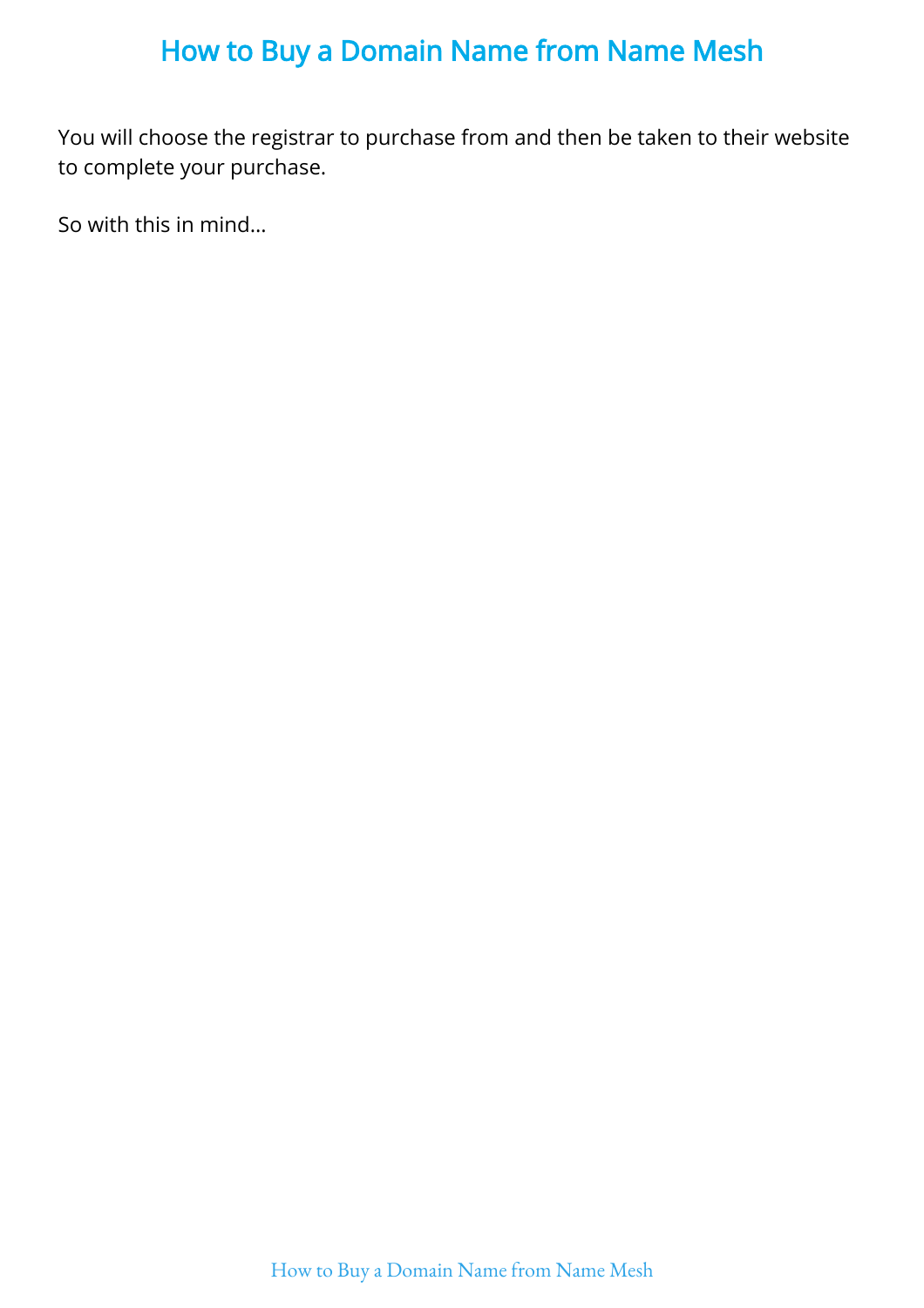## Here is How to Buy a Domain Name from Name Mesh

## 1. Go to Name Mesh website

In your web browser window, go to [Namemesh.com](https://www.namemesh.com/)

## 2. Search for Name

Enter in the domain name or keywords you want into the search box, e.g. blenders life



Tips:

- You can enter in words separated by a space
- You do not need to enter the extension. Namemesh will do it for you based on what is available.

## 3. Click Generate

Click the blue Generate button. This will confirm if your domain name is available and provide other name alternatives within the Name Mesh categories.

## 4. Check the results

Your .com domain name will show up if it is available.

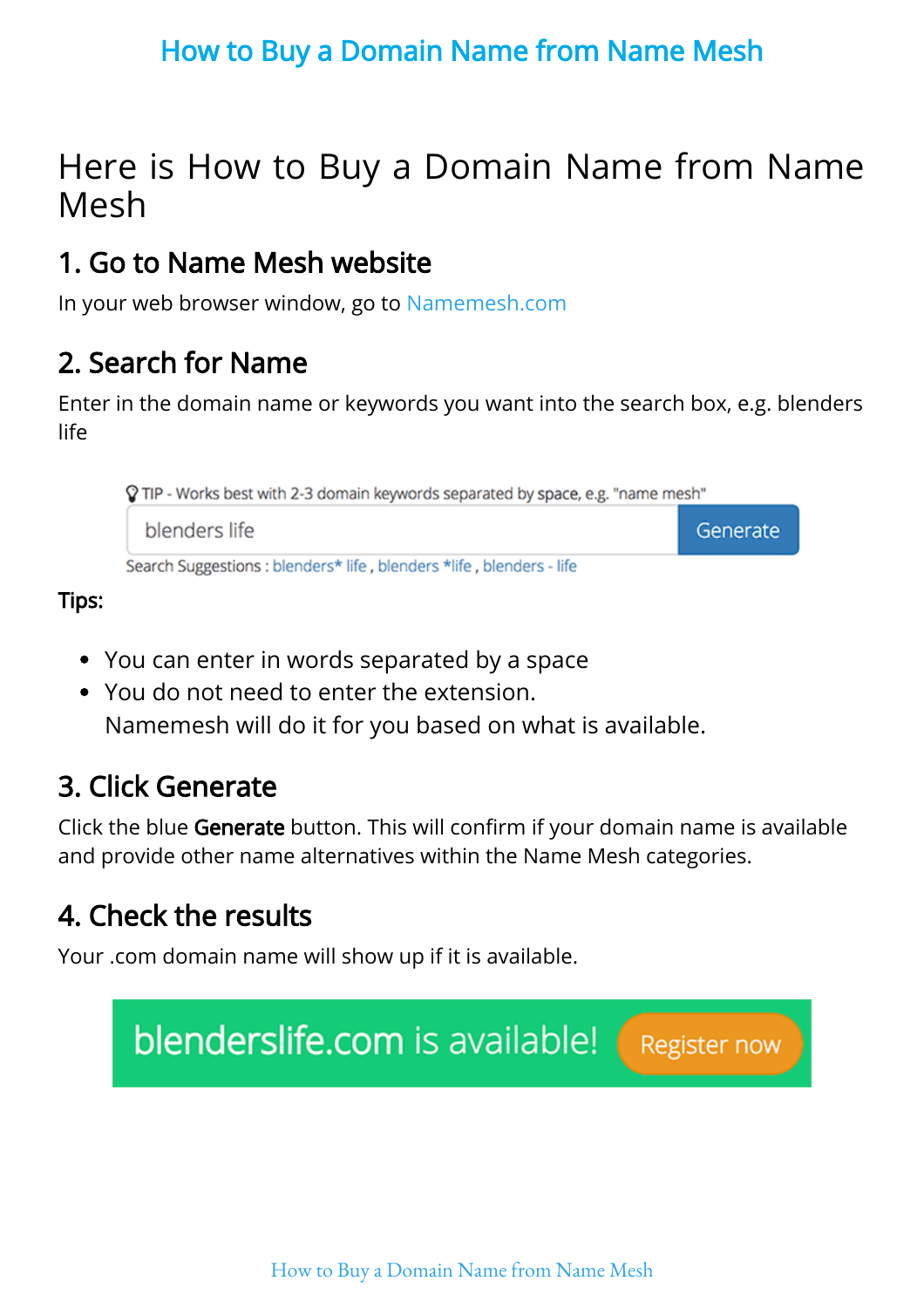## 5. Choose Domain Name Registrar

Choose which domain name registrar to buy domain name from. You will be attached this company for as long as you own your domain name.

| Registrar GoDaddy   |      |              |            |  |
|---------------------|------|--------------|------------|--|
| $\triangledown$ COM | ור - | $\bigcap$ CO | $\neg$ Net |  |

The 7 registrars you can choose from are:

- GoDaddy
- Blue Host
- iwantmyname  $\bullet$
- 1and1  $\bullet$
- 101Domain  $\bullet$
- NameCheap  $\bullet$
- 123-reg.co.uk  $\bullet$



6. Choose Register Now

blenderslife.com is available!

Register now

How to Buy a [Domain](https://www.affiliatemarketinginformant.com/how-to-buy-a-domain-name-from-name-mesh/) Name from Name Mesh